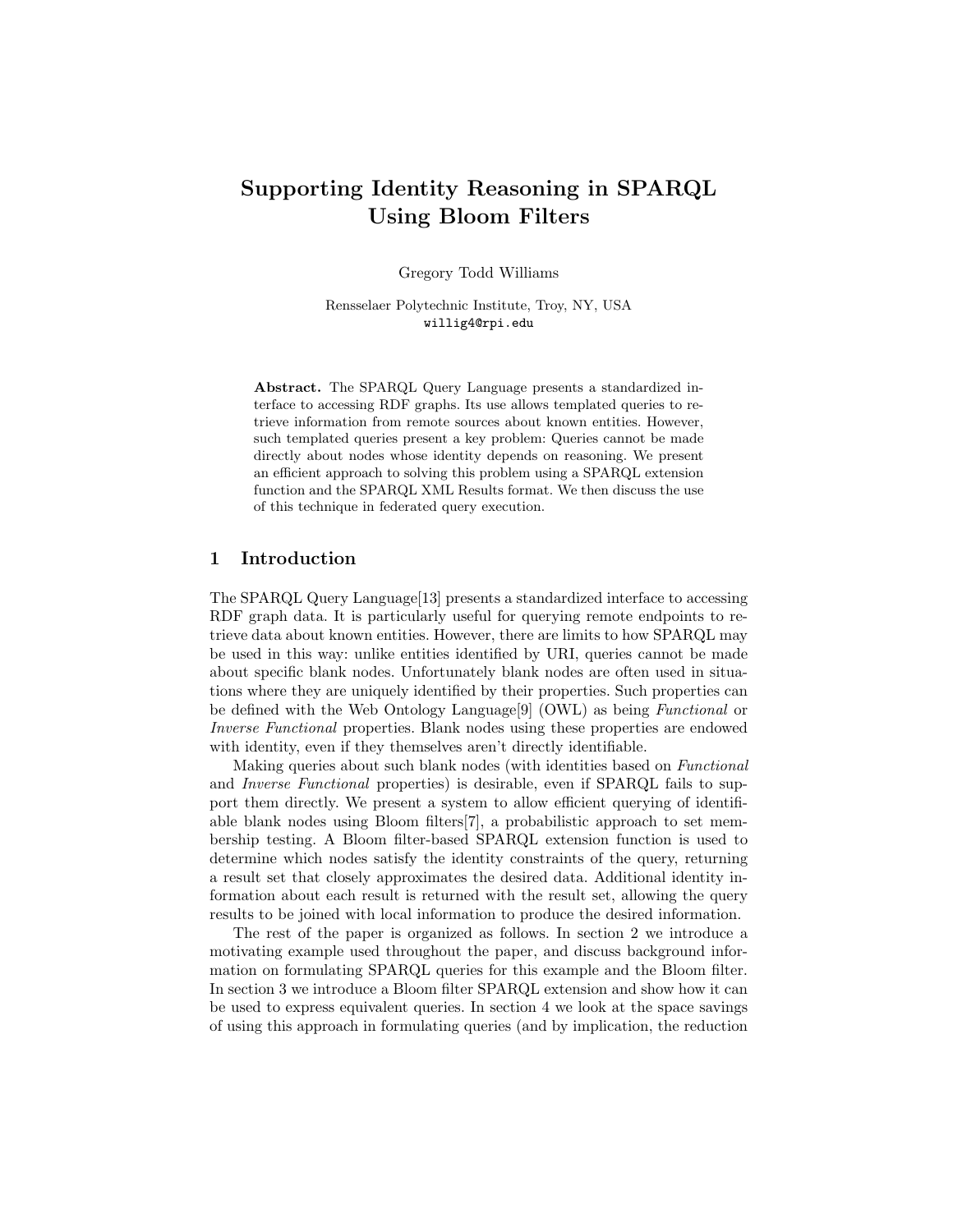in query complexity). Section 5 discusses performance considerations relevant to deployment and optimization of this technique. Finally, in sections 6 and 7 we look at related work and conclude by proposing future work on optimization and analysis of this technique as well as studying its application in federated query environments.

# 2 Background

In this section we will examine the problem of querying a SPARQL endpoint for information about nodes identified by their properties. To do this, we use the following motivating example: we have a local address book database of known people we'd like to discover more information about. We would like to make a single query to a SPARQL endpoint, retrieving certain desired information (their phone number, for example) for all the people in our address book. Each person also has one or more identifying properties in the address book database (e.g. email address or homepage URL). Below we discuss how SPARQL can be queried for this information without the use of any extensions. We also look at Bloom filters, whose use will aid in more efficiently expressing and executing these queries.

### 2.1 Graph Pattern Matching in SPARQL

One possible solution to this problem is to load the remote data into the local store (merging it with the local identity data) and use an OWL reasoner before making the query. Unfortunately, this strategy can only work in situations where the remote data is accessible as RDF and the size of RDF to be loaded is reasonable for downloading, importing, reasoning and querying. In many common cases these requirements cannot be guaranteed; the data may be too large for downloading and local querying to be practical (such as DBpedia and DBLP from the Linked Open Data project[6]) or a SPARQL interface may be the only way to access otherwise private data. In these cases, using SPARQL is the only practical way to access the desired information.

In order to write a SPARQL query that will return the phone numbers of all the known people, the query must encode the identifying properties of each person. If we were only concerned with a single identifying property, such a query might look like this:

```
PREFIX foaf: <http://xmlns.com/foaf/0.1/>
SELECT ?email ?phone
WHERE {
  ?p foaf:mbox ?email ; foaf:phone ?phone .
 FILTER(
    ?email = <mailto:alice@example.org> ||
    ?email = <mailto:eve@example.net>
  ) .
}
```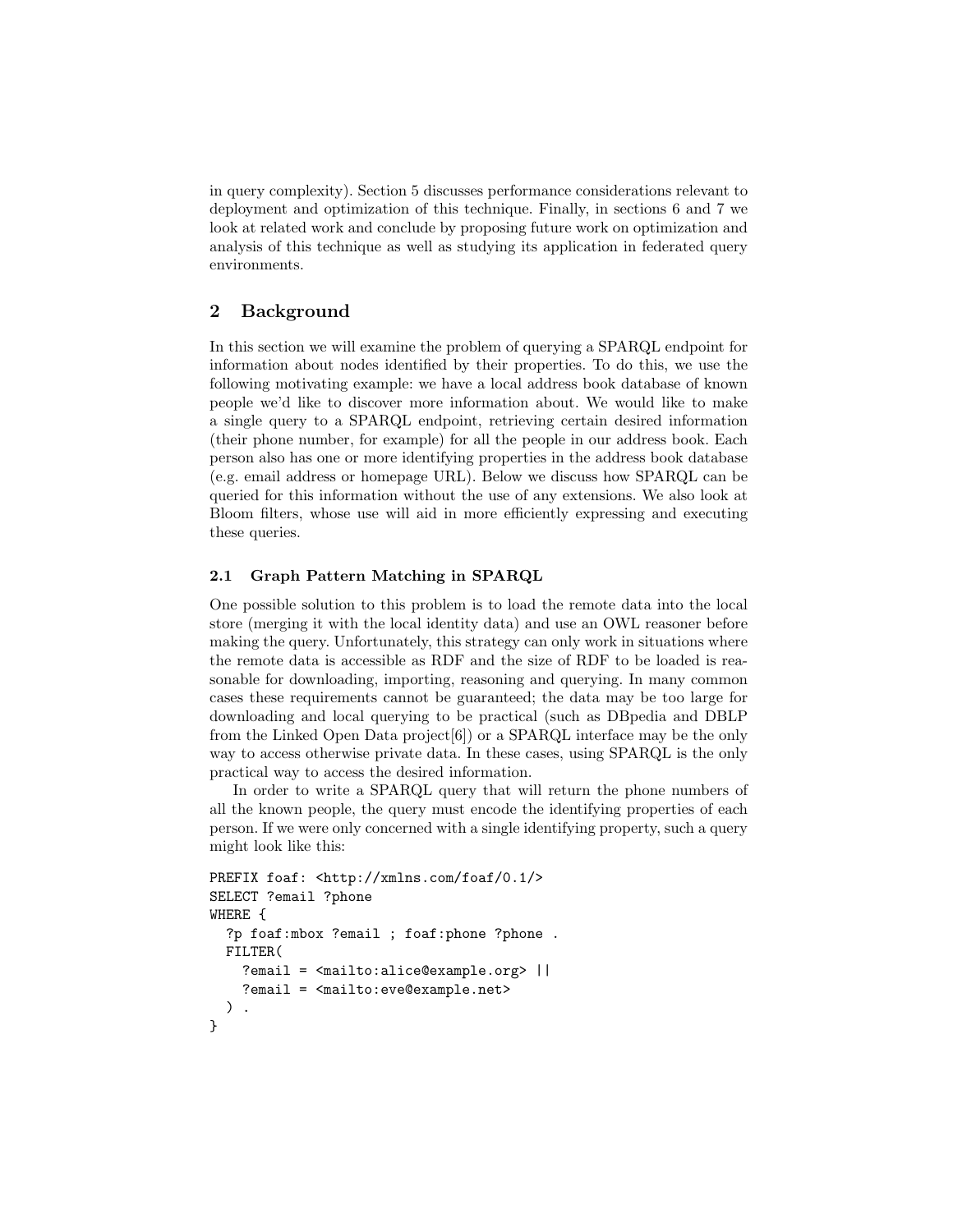Here we match all people with email addresses and telephone numbers, and use a filter to keep only those people who have an email address we know of. It is important to note that we must retrieve ?email, the email address used to identify the person, so that when we process the results we can match each telephone number with the appropriate person. The situation becomes more complex when we consider situations with more than one identifying property. For multiple properties, we must construct a pattern for each property and the associated values of interest, and take the union of all such patterns before going on to match for a telephone number:

```
PREFIX foaf: <http://xmlns.com/foaf/0.1/>
SELECT ?email ?homepage ?phone
WHERE {
  {
    ?p foaf:mbox ?email .
    FILTER(
      ?email = <mailto:alice@example.org> | |
      ?email = <mailto:eve@example.net>
    ).
  } UNION {
    ?p foaf:homepage ?homepage .
    FILTER(
      ?homepage = <http://example.com/>
    )
  }
  ?p foaf:phone ?phone .
}
```
Since node identity isn't constrained to a single property-value pair, the number of potential patterns in the union can grow with the number of possible property chains (where the value of the first property-value pair is itself identified by another property-value pair).

This approach will work, but the query size scales with  $O(nml)$ , the number of local nodes  $(n)$  multiplied by the number of expected identifying properties per node  $(m)$  multiplied by the expected length of each property chain  $(l)$  with a constant multiplier of the expected size of representing the properties and values in each node's property chain in the SPARQL syntax (in this example, roughly 30 bytes are used for each equality test and single property-value pair).

As these examples indicate, the query size can grow quite large with just modest numbers of nodes and predicates. If possible, we'd like to express the query in a more compact form that decreases total bandwidth (both query and result size).

#### 2.2 Bloom Filters

Bloom Filters[7] provide a probabilistic method for testing set membership. A Bloom filter consists of a bit vector of length  $N$ , and uses a set of  $t$  hashings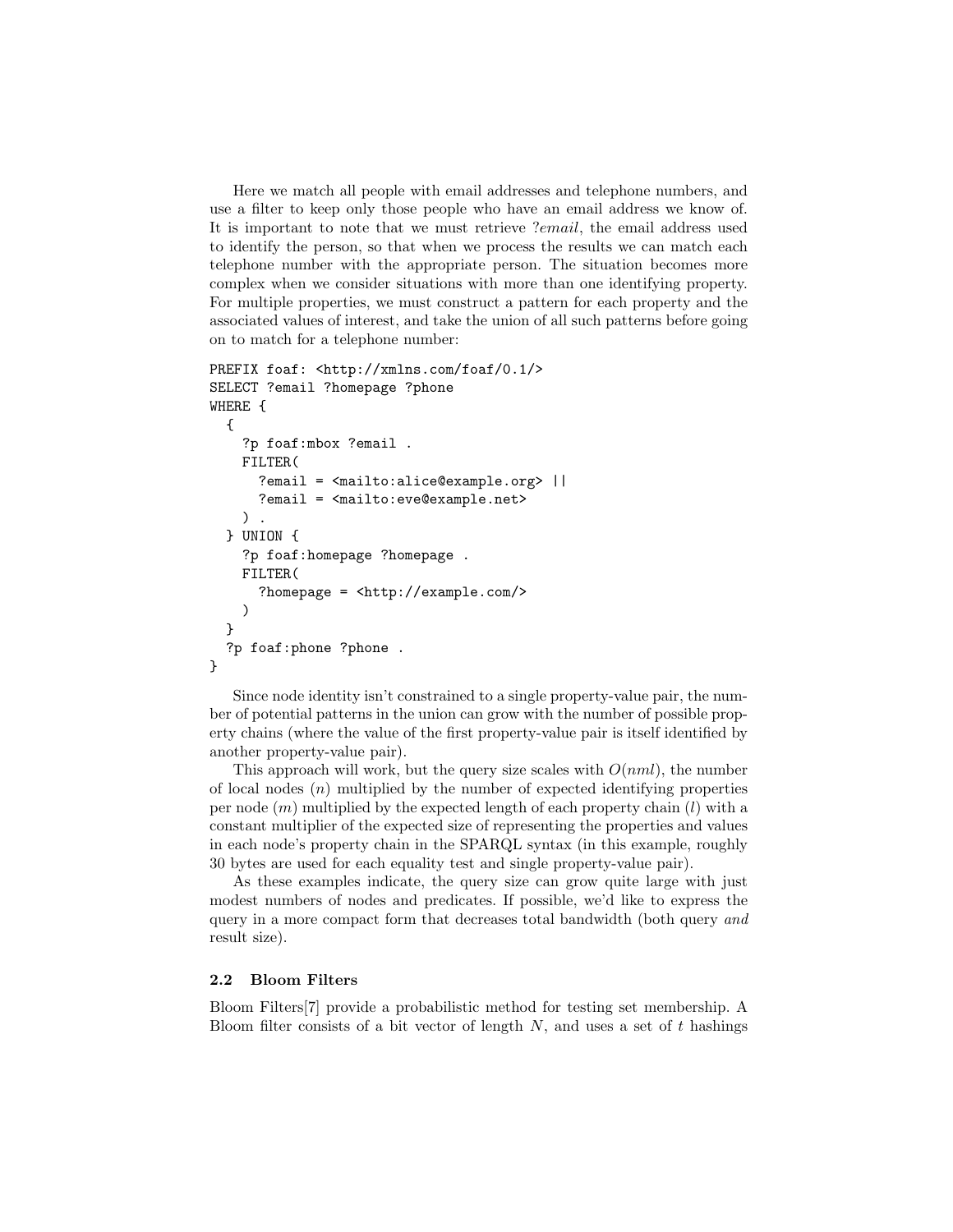of an input to compute  $t$  bit addresses in the vector. The bits of the vector are initially set to all zero. For each member of the set, the bits of the vector referenced by the  $t$  hashings of the input are all set to one. Testing an input  $i$  for membership involves computing  $t$  bit addresses using the hashing functions on  $i$ , and checking each of the t referenced bits of the vector. If any of the t bits is set to zero, i is not part of the set. If all  $t$  bits are set to one, then i is accepted as belonging to the set. Notice that testing any valid member of the set will always involve t set bits yielding a positive result, while testing a non-member may involve  $t$  bits coincidentally set to one, resulting in a false positive.

The use of hashing techniques such as Bloom filters have been used in relational database systems as an efficient way to compute semijoins[8], [10]. This usage informs our approach of using them in SPARQL, a usage that may be seen as a semijoin over data whose equality may be tested based not just on node value (as in relational systems) but also on a node's relationships (the value of Functional and Inverse Functional properties).

# 3 Methodology

Here we present an extension function to SPARQL for testing a node's membership in a set based on a pre-computed Bloom filter. We have implemented this function in RDF::Query[14], a SPARQL implementation for Perl. The function, <http://kasei.us/code/rdf-query/functions/bloom> (abbreviated k:bloom), is invoked as k:bloom( VAR, FILTER ), taking a variable VAR and a serialized Bloom filter FILTER as arguments. The function returns true if the value bound to the variable is accepted as a member of the set, false otherwise. It may be used in place of the union-and-filter pattern described above with similar results (but with potential false positives).

```
PREFIX foaf: <http://xmlns.com/foaf/0.1/>
PREFIX k: <http://kasei.us/code/rdf-query/functions/>
SELECT ?p ?phone
WHERE {
  ?p foaf:phone ?phone .
 FILTER k:bloom(
    ?p,
    "AAAACgAAACIAAAACAAAAAgAAAAUAAAAD2aCcopHv9zsoAAQgADAuMg==\n"
 ) .
}
```
Fig. 1. SPARQL Query using a Bloom-filter function

In Figure 1 is an example of a SPARQL query using the Bloom filter extension function. Encoded in the Bloom filter are two nodes with the identifying properties: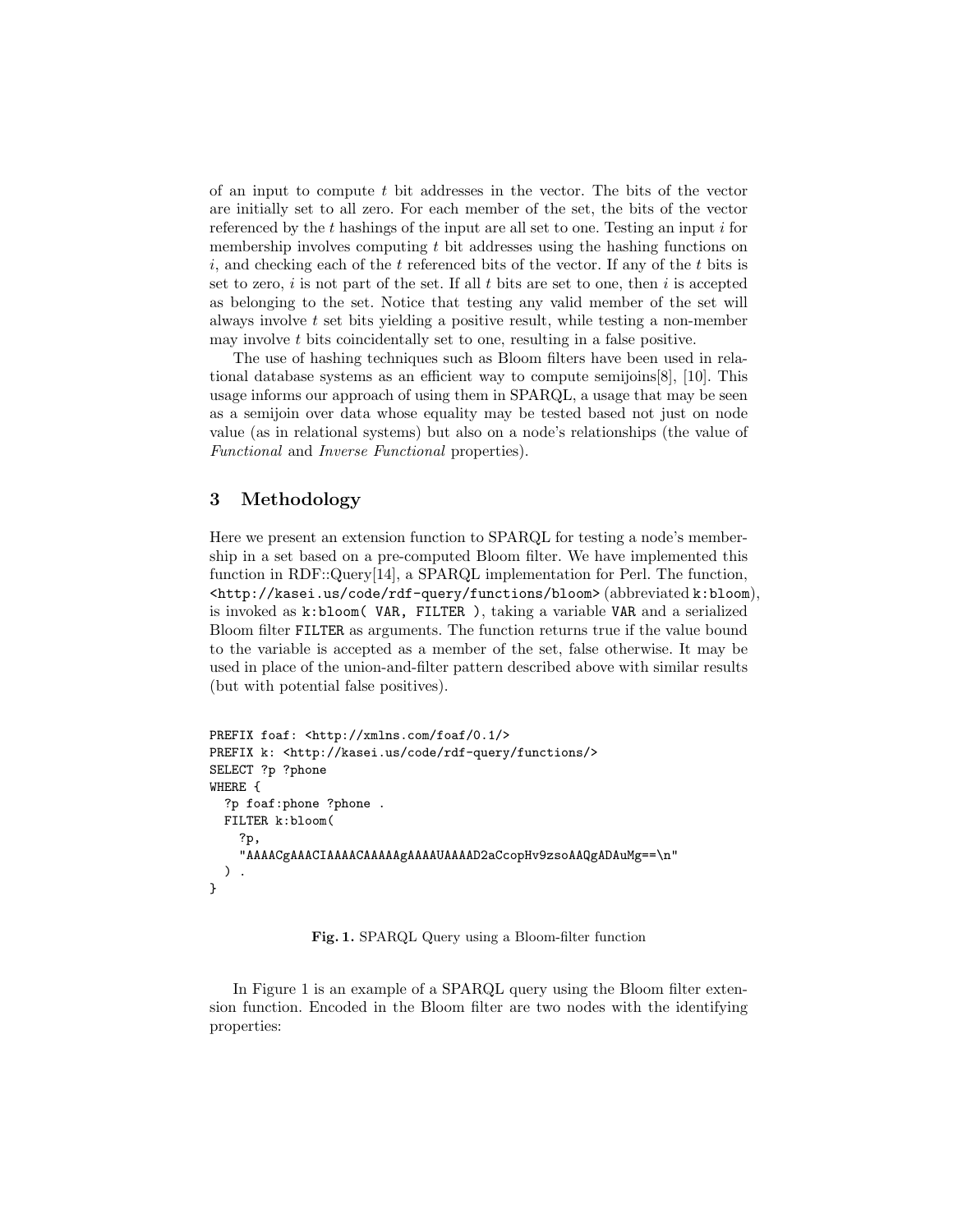– foaf:mbox <mailto:willig4@rpi.edu>

```
– foaf:isPrimaryTopicOf
```
<http://dblp.l3s.de/d2r/resource/authors/Gregory Williams>

This query will return bindings for ?p and ?phone for all nodes ?p that are identified with these specific foaf:mbox and foaf:isPrimaryTopicOf values (and might also, with fixed low probability, return false positives).

To encode all the information required for identity reasoning about each node, we must add each identifying property chain to the Bloom filter. To add each chain to the Bloom filter, we first encode each chain as a string based on the N3[5] syntax for paths. We refer to these identifying property chain strings as "names" for a given node. The name of a node is computed recursively as follows:

name(n) = "<" n ">" if n is an IRI  $name(n) = "'''" n "'''"$  if n is a Literal  $name(n) = "="name(o) \forall o s.t. \{ ?n owl: sameAs ?o \}$ name(n) = "!" p name(o)  $\forall p, o \text{ s.t.}$ { ?n ?p ?o . ?p a owl:InverseFunctionalProperty }  $name(n) = "^" parame(o) \forall p, o \text{ s.t.}$ { ?n ?p ?o . ?p a owl:FunctionalProperty }

Thus, the two identifying properties above are represented with the names:

- "!foaf:mbox <mailto:willig4@rpi.edu>"
- "^foaf:isPrimaryTopicOf
	- <http://dblp.l3s.de/d2r/resource/authors/Gregory Williams>".

The error rate of a Bloom filter, or the probability that all  $t$  bits are set to one, is  $P_e = (1 - (1 - \frac{1}{N})^{tc})^t$  with c being the number of items added to the filter. It can be seen that the error rate may be made arbitrarily small by increasing the size of the vector N. Using a fixed hashing count of  $t = 7$  and error rate of  $P_e = \frac{1}{100}$ , for example, we see that the filter size grows by approximately 10 bits for each additional item expected in the filter. This space requirement is clearly better than the requirements of the union-and-filter approach mentioned in the previous section which depends on the length of the node identifiers and is on the order of at least tens of bytes per item.

Compared to the union-and-filter approach, the use of the k:bloom function doesn't leave us with a query that will return enough information to know which telephone number belongs to each person. This is because the query only returns values for  $?p$  and  $?phone$ , not any of the identifying property values such as email address. For this reason, the use of the k:bloom function triggers an extension to the query result generation code, allowing the required information to be returned along with the binding results.

During query execution, the implementation of the k:bloom function retrieves all the names for each candidate binding of VAR and tests them against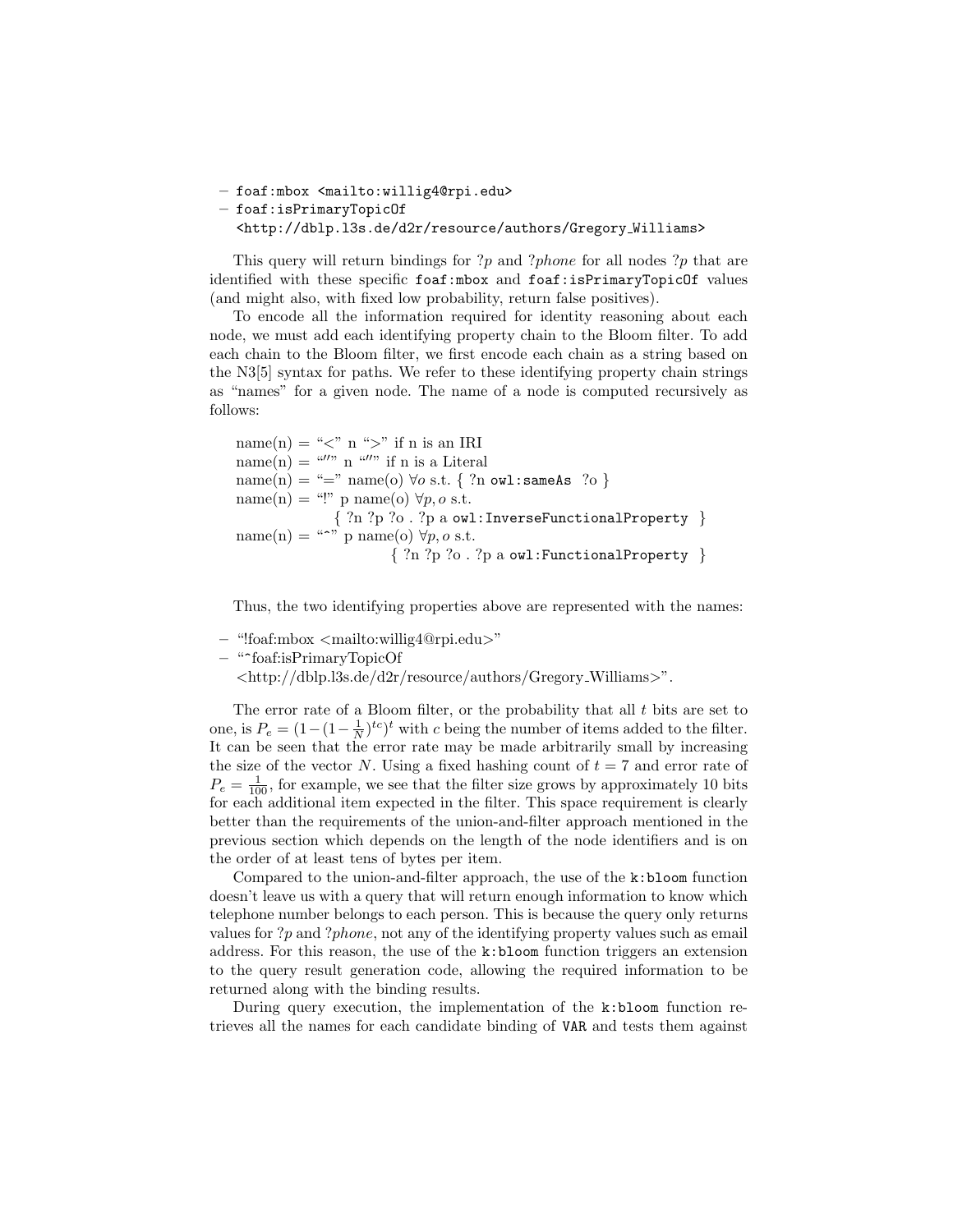FILTER. If any name matches, the node is a member of the requested set with high probability. Each such matching node name is added to a list of "identity hints" that will be returned with the query results. Once results are returned to the client, the hints will allow the client to determine which local nodes share identity with each value of VAR.

The SPARQL XML Results Format allows a link element "with an href attribute containing a relative URI that provides a link to some additional metadata about the query results"[4]. This link element is used to reference the list of "identity hints" generated during query execution. Two approaches to the use of this element are possible: either the identity information may be stored on the server with a persistent URL that the client may retrieve prior to joining the results with local data, or the identity information may be encoded using the data: URI scheme, allowing it to be included directly in the XML result data. Our implementation chooses to rely on data: URIs, but the next section discusses tradeoffs between the two approaches.

```
<?xml version="1.0"?>
<sparql xmlns="http://www.w3.org/2005/sparql-results#">
<head>
  <variable name="p"/>
  <variable name="phone"/>
  <link href="data:text/xml, (identity hints) " />
</head>
<results>
    <result>
      <binding name="p"><bnode>r1</bnode></binding>
      <binding name="phone"><uri>tel:+1-518-276-4431</uri></binding>
    \langle/result>
\langle/results>
</sparql>
```
Fig. 2. SPARQL XML Results with identity hints

Figure 2 shows an example of SPARQL XML results including a data: URL link element. For brevity, the actual identity hints content has been left out of the data: URL; the identity hints in this case might map:

 $(r1) \leftarrow$  "!foaf:mbox <mailto:willig4@rpi.edu>"

dictating that the blank node  $r1$  referenced in the results could be joined with any local node identified by the email address  $\epsilon$ mailto:willig4@rpi.edu>.

As is the case with Bloom filter use in relational databases, it is possible that due to the error rate of the filter, no local node will share identity with a value of VAR. In this case, there will be extra results and identity mappings. However, for each such extra result, the names of the node bound to VAR (provided by the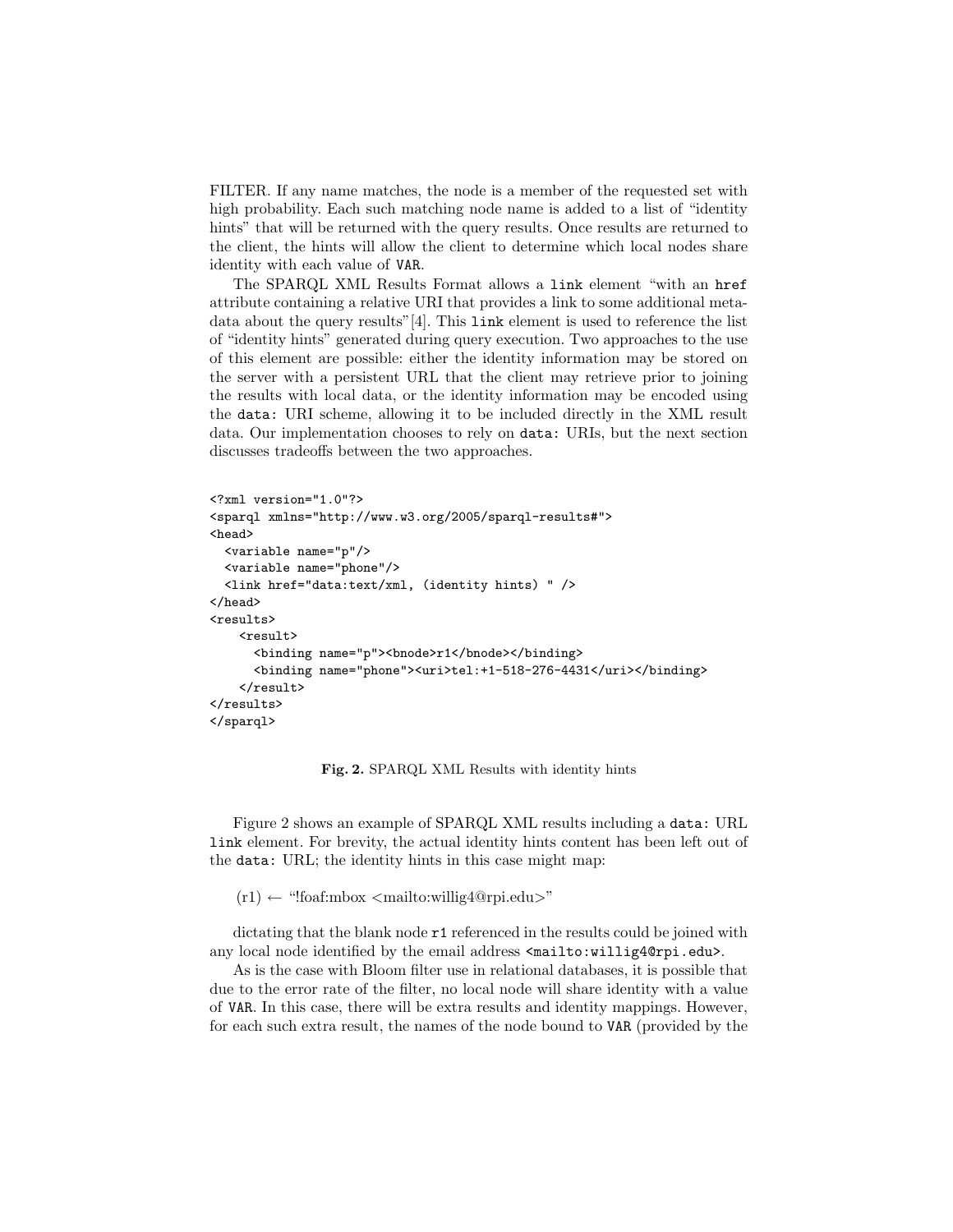identity map) will not correspond to any local node names, and a join of the result and local data will simply discarded the extra results.

#### 4 Results

Although we are currently working on a more thorough analysis of the use of Bloom filters in SPARQL queries (discussed in section 7), we present a brief set of results looking at the reduction in query size using Bloom filters in queries compared to equivalent union-and-filter queries.

We used the ESWC 2007 RDF data<sup>1</sup> as a basis for constructing queries. From this data, we consider three sets of resources which we use as the local data for Bloom filter construction: the set of all resources, the set of all foaf:Persons, and a small subset of people (chosen by matching an arbitrary substring against foaf:firstName values). We refer to these sets as large, medium, and small, respectively.

For each set, we constructed a query to retrieve a specific property value for each of the local resources using both the full union-and-filter-style query and a Bloom filter. Table 1 shows, for each set, the total number of local resources, the total number of identifiers (node "names"), and the corresponding query sizes (in bytes). We show the size for two different Bloom filter queries using different fixed error rates of 1% and 10%. In general, the choice of error rate (and thus filter size) will affected by the size of the SPARQL endpoint's database. If the endpoint's database is small, a larger error rate is acceptable as few false positives will be returned, while a large database will necessitate a smaller error rate to keep false positives small.

Table 1. Query size for Union-Filter (U-F) style and Bloom-filter (BF) queries (with 1% and 10% error rate)

|            |      |      |             |      | Data Set Resources Identities U-F Size BF Size $(1\%)$ BF Size $(10\%)$ |
|------------|------|------|-------------|------|-------------------------------------------------------------------------|
| Small      | 23   | 47   | 3345        | 382  | 323                                                                     |
| Medium 449 |      | 987  | 61274       | 1926 | 1095                                                                    |
| Large      | 1419 | 1730 | 106176 3146 |      | 1705                                                                    |

As Table 1 shows, using a Bloom filter with a fixed error rate of 1% compared to an equivalent union-filter query, the query sizes shrink by between 88% and 97% for the small and large datasets, respectively. Whereas a union-and-filter query size of over 100 kilobytes for the large dataset is likely unreasonably large for a query over HTTP (the typical protocol for communicating with SPARQL endpoints), the equivalent Bloom filter query with 1% error (at 3146 bytes) is

<sup>1</sup> http://data.semanticweb.org/dumps/conferences/eswc-2007-complete.rdf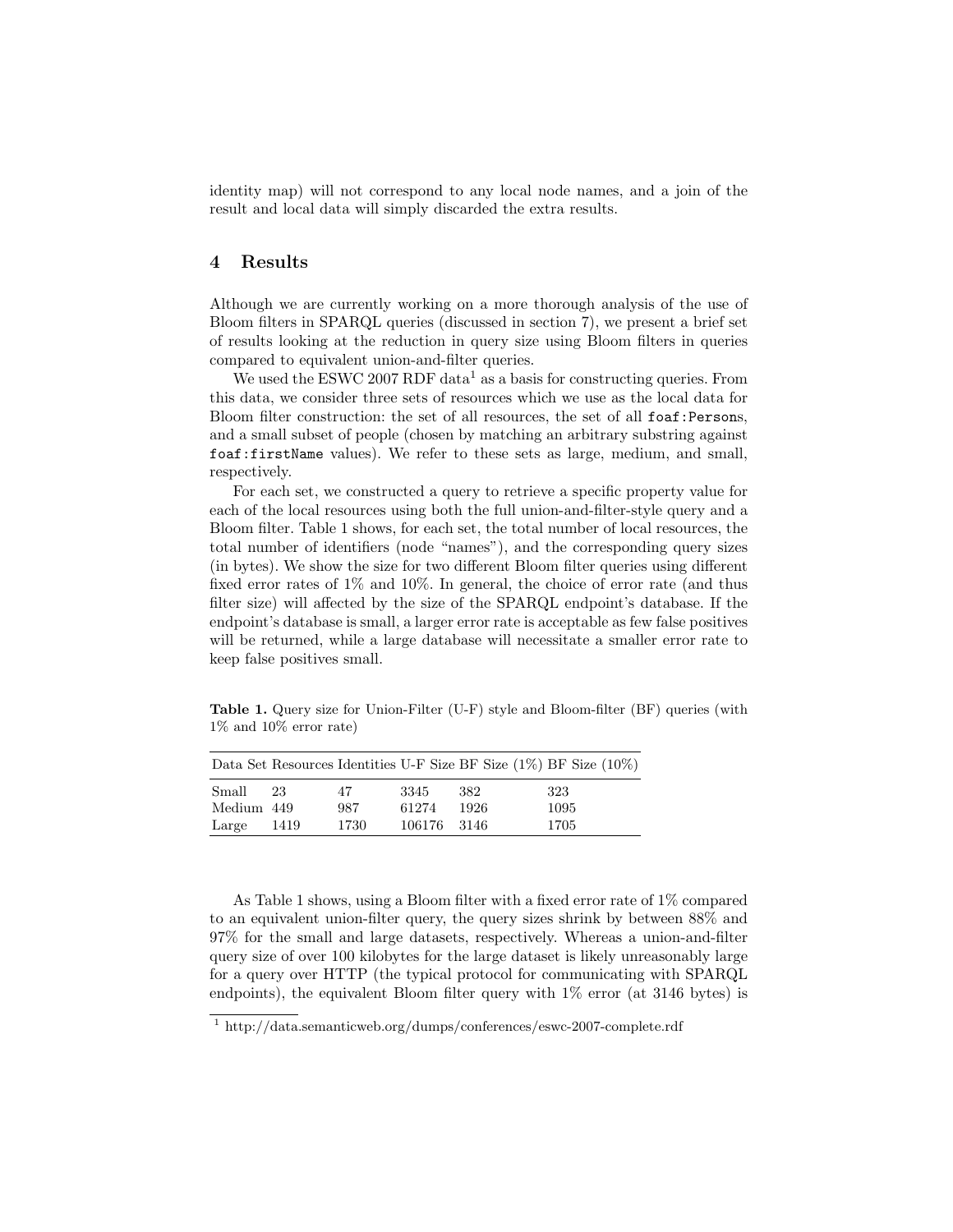much more reasonable, even within the limit of most webservers for encoding the query in the request URL.

# 5 Performance Considerations

There are several performance issues to be considered when implementing and using a function such as the one described above. Here we discuss some of these issues and how they were dealt with in our implementation.

The use of Bloom filters as described here has the potential to reduce the overall bandwidth requirements of making a query. However, there are cases where the bandwidth requirements actually increase through the filter use. In cases where the selectivity of the filter on the remote data is close to 1, it may be more efficient to send a small query that selects all values, and simply remove unwanted data with a local join.

The use of the Bloom filter approach is predicated on the assumption that a typical SPARQL endpoint contains much more information than a typical query is interested in, and does not contain all relevant information about a node. In these cases, and with the ability to place an upper bound on the irrelevant data returned from a query due to Bloom filter error, we note that the expected total bandwidth required by the use of the k:bloom function is less than the previously described union-and-filter pattern resulting in an overall saving. Whereas the union-and-filter approach must send all names of local nodes in the (verbose) SPARQL syntax, by using k:bloom the same names can be sent in a single Bloom filter, and only those names that match remote data will be included in the result. Since the size of a filter given a fixed error rate is on the order of tens of bits per name (regardless of the size of the name), the space savings can be significant.

Beyond the space savings to be had through the use of Bloom filters, our intuition based on work in the relational database literature is that this approach may also yield performance gains based on query execution. We discuss this briefly below as potential future work.

Our implementation currently uses data: URIs for including the identity information in the query result. In choosing between using data: URIs and persistent URLs for storing the identity information, there is a tradeoff between code simplicity and query efficiency. Using data: URIs has the advantage of requiring no persistent storage for identity information, simplifying the endpoint implementation. The identity information is calculated during query execution (as each result is matched), and so isn't complete until the query execution is complete. Unfortunately, the link element of the result XML must appear in the document header before the binding data, requiring the entire result set to be held in memory until the link element is output. This might require a significant amount of memory at a performance cost to the server. Using a persistent URL for the identity information alleviates this memory requirement, allowing the result data to be streamed to the client but also requiring code to manage the data persistence and insure that persistent identity information isn't accessed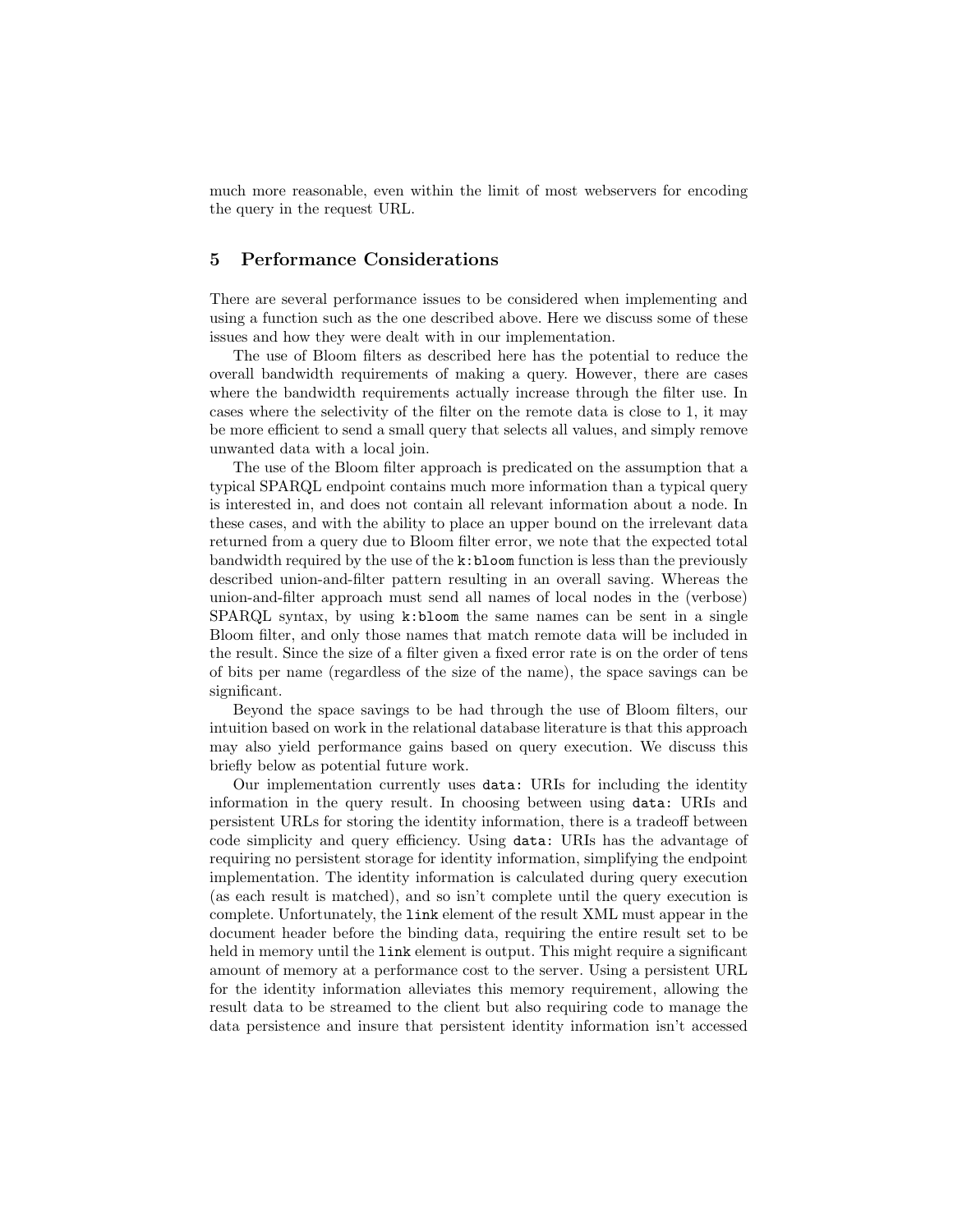before all data is written (a possibility if the client requests the data concurrently as soon as the link element has been parsed).

Care must be taken in computing node names. Cycles in the property chains must not cause the computation to enter an infinite loop. Such situations may simply be ignored if no URI or literal value is included in the chain since such chains could never be used to identify a node in SPARQL. Even in cases where there are URI or literal values in a property chain, or simply in cases where a chain is particularly long, it may be desirable to declare a threshold length beyond which computation of names simply stops. This may result in queries that return in only partial results, a situation whose acceptability must be weighed against the computational demands and the specifics of the particular application. In RDF::Query, we do not define a cutoff threshold, favoring query completeness over efficiency.

To alleviate the issue of determining a cutoff threshold, notice that the names of nodes can be pre-computed, leaving only the actual hashing of the names (which depends on the query-specific Bloom filter) for execution at runtime. In cases where an endpoint's data is fairly static with infrequent updates, precomputing the names of nodes could dramatically reduce the per-query cost of the k:bloom function. The cost of pre-computing the names would be amortized over all executed queries. Conversely, if the endpoint updates its data frequently, the number of total node names exceeded the practical ability to compute or store them, or the expected number of node names required by queries is much smaller than the total number of node names, it may be more desirable to compute node names at query execution time. Again, in RDF::Query we favor simplicity over efficiency and so compute names during query execution.

## 6 Related Work

Hashing has been used in relational databases to efficiently compute joins[8]. Mackert and Lohman[10] discuss the use of Bloom filters in distributed queries and find that the Bloomjoin outperforms many other distributed join methods except in cases where the involved semijoin has a selectivity very close to 1. Mullin[11] extends the Bloomfilter approach by sending a sequence of Bloom filters until sending back all remaining tuples is more efficient than continuing to filter them.

The ARQ SPARQL engine[3] includes a SPARQL extension to allow basic federated queries[1]. The extension can be used to make similar queries to those discussed in this paper, but is implemented using a na¨ıve nested loop join and addresses neither the issue of identity reasoning nor of reducing the number of queries sent to the remote endpoint.

SPARQLfed[12] is an extension to SPARQL allowing intermediate result sets to be included alongside a query with a BINDINGS keyword, constraining the possible values of specific variables. The motivation of expressing variable binding constraints is shared between SPARQLfed and our work. Use of BINDINGS could be used to replace filtering in the union-and-filter pattern, but would still yield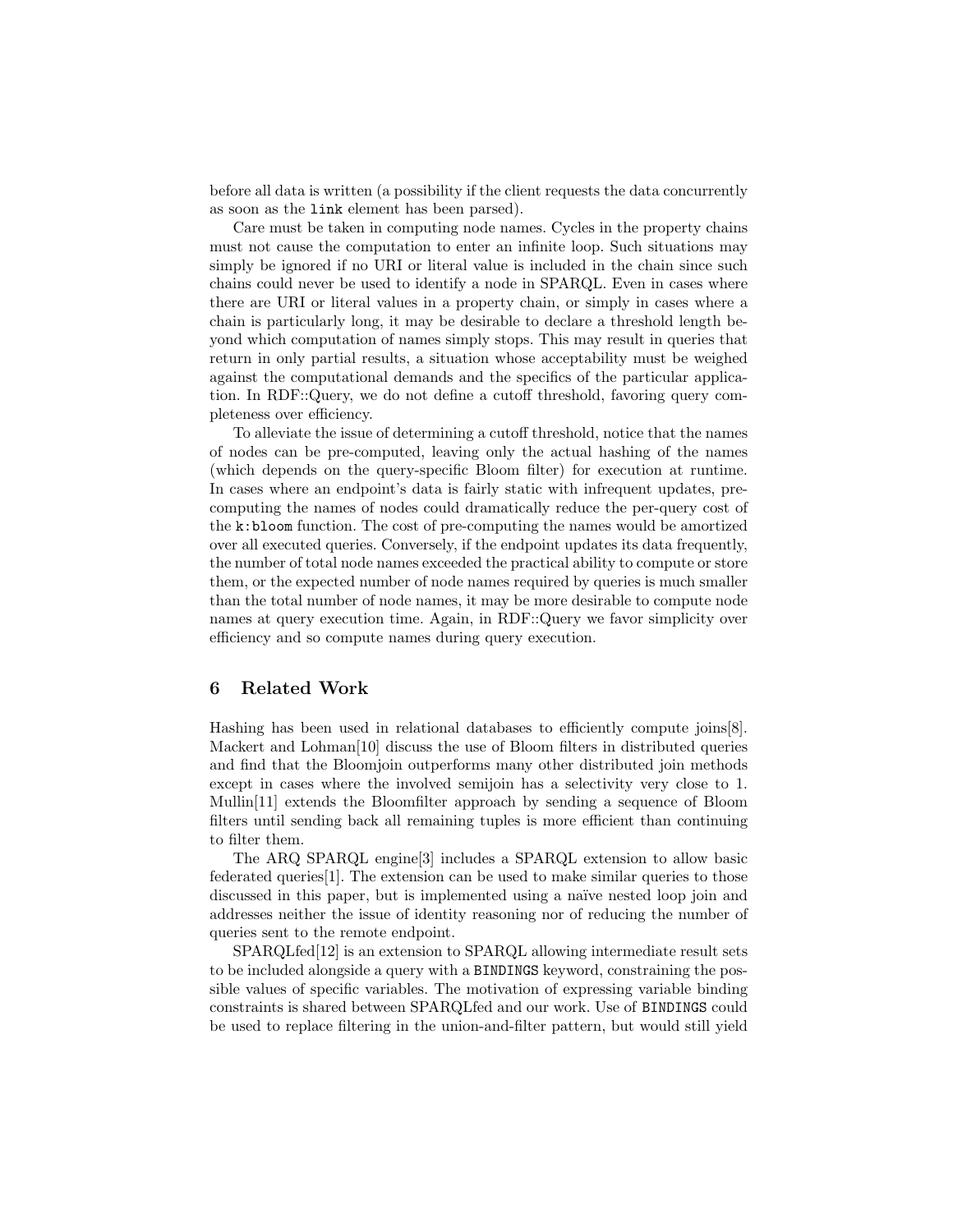very large queries and requires changes to the SPARQL grammar (a more complex change to a SPARQL engine than our extension function).

DARQ[2], an extension to ARQ, provides a more complete system for federated queries, including methods to define service descriptions including remote database size and the expected selectivity of triple patterns. Such values could be used to determine when Bloom filter use is appropriate, and to optimize the construction of Bloom filters. However, DARQ, like ARQ, fails to address identity reasoning in the evaluation of federated queries.

## 7 Future Work and Conclusion

The Bloom filter function introduced here could be used in federated queries similar to their use in relational database systems. RDF::Query implements the SERVICE extension (introduced in ARQ), and we modified the query engine to automatically use the Bloom filter function when making remote query calls. The modified implementation works as expected, interacting with both standard and k:bloom-enabled endpoints. Based on work with relational databases and Bloom filters such as [10], we believe their use may yield performance gains in federated query evaluation compared to the union-and-filter approach.

We are currently evaluating the performance of our system, and investigating how different optimization techniques affect query execution time. In particular, we hope to look more closely at the impact of traditional indexes on the unionand-filter approach compared to the impact of pre-computation on the Bloom filter approach, and to develop techniques for determining which will perform better for a specific query and dataset.

The federated query implementation in RDF::Query also has several restrictions we would like to remove. Currently, the use of Bloom filters in SERVICE calls rely on the join computing node names using local data. This requires all information used to compute the names of nodes used in a join (and so appearing as an argument to  $k:bloom$  to be loaded in the local graph. This restriction doesn't preclude the join of two SERVICE calls, but the identity of nodes shared between such calls is always computed locally and so can't rely on remote knowledge of identity. Further work is needed to investigate how a query engine might choreograph the movement of result and identity data between remote endpoints to allow all participating endpoints to contribute to node identity computation.

The use of k:bloom works on the assumption that both the local client and the remote endpoint share an understanding of what properties are defined as Functional and Inverse Functional. We currently assume both sides have relevant ontologies loaded so that such properties can be used in computing node names. Future work in this area might allow the query to specify which ontologies, predicates, or even specific property chains should be considered in computing names. This information could be passed as additional arguments to the k:bloom function, but this runs the risk that the remote endpoint might need to load additional ontologies at runtime. Further study is needed to determine if